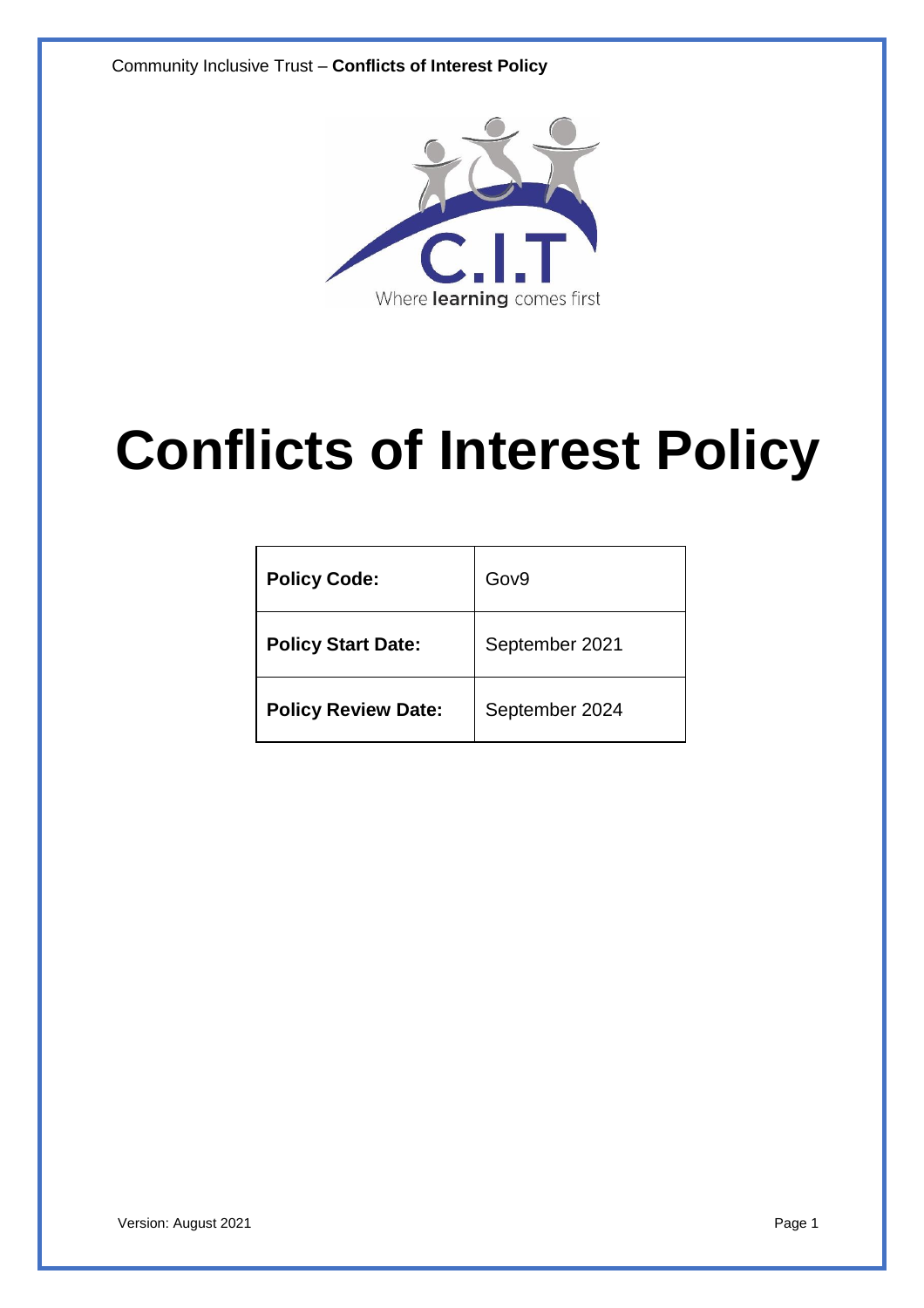# **1. Introduction and purpose**

- 1.1 CIT is a charitable company limited by guarantee and governed by its Articles of Association (AoA). The Trustees of CIT are both Company Directors and Charity Trustees.
- 1.2 Trustees have a legal obligation to act in the best interests of CIT, to act in accordance with its governing document, and to avoid situations where there may be a potential conflict of interest. Staff have similar obligations.

# **2. Scope**

2.1 This policy applies to CIT Trustees and CIT members of staff.

## **3. Legislation and regulation**

- 3.1 The following legislation and regulations apply in respect of this policy:
	- Companies Act 2006 ss175 and 1771
	- Education and Skills Funding Agency (ESFA) Academies Trust Handbook 2021
	- Academies Accounts Direction<sup>2</sup>

## **4. Conflicts of Interest/Declarations of Interest**

- 4.1 A conflict of interest is a situation in which your personal interests conflict with the interests of CIT.
- 4.2 A conflict of duty is where a conflict arises as a result of you owing duties to other organisations under company and/or charity law (for example, being a Trustee at more than one organisation or working in CIT whilst sitting on a Board of another Multi-Academy Trust).
- 4.3 A conflict of interest may arise as a result of circumstances affecting a person connected with you. 'Connected persons' can include individuals who are family members and other bodies in which you or your family members have certain interests.
- 4.4 Trustees, as Directors of the company, are subject to a number of statutory duties which are set out in the Companies Act 2006<sup>3</sup>. One of these statutory duties is to avoid actual and potential conflicts of interest. The duty to avoid conflicts also arises under Charity Law. Staff members have similar duties.
- 4.5 Importantly, as the duty extends to avoiding potential conflicts, conflicts should be declared in advance; you should not wait until a situation of conflict has actually arisen.
- 4.6 As a result, Trustees and staff need to be conscious of conflicts at all times. Staff should consider whether there is anything, or any connection, which could potentially divert their focus from considering promoting the success of CIT.
- 4.7 CIT will manage potential conflicts of interests by ensuring that:

 $\overline{a}$ 

<sup>1</sup> <http://www.legislation.gov.uk/ukpga/2006/46/section/177>

<sup>2</sup> [https://www.gov.uk/guidance/academies](https://www.gov.uk/guidance/academies-accounts-direction)

<sup>3</sup> <http://www.legislation.gov.uk/ukpga/2006/46/contents>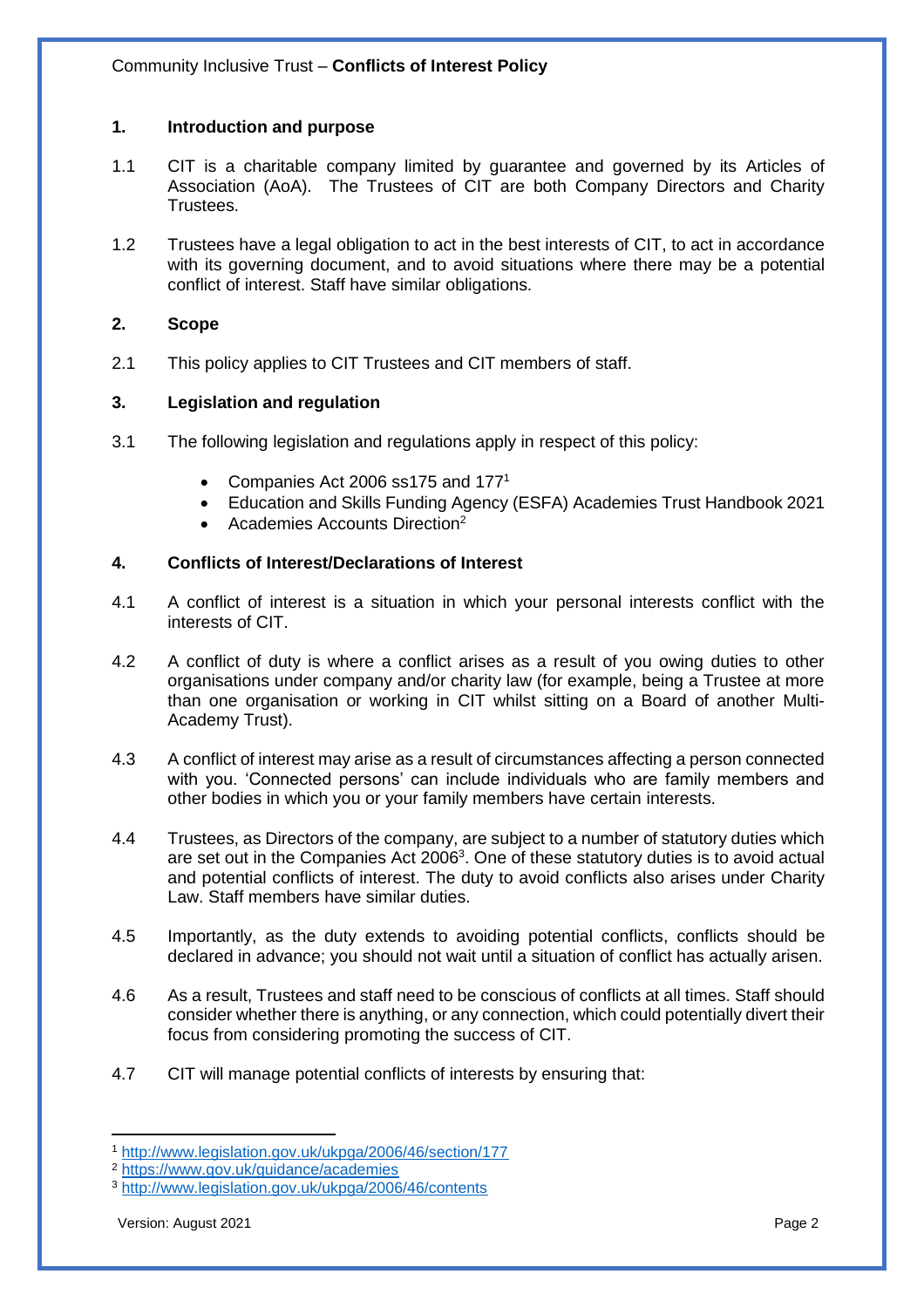- There is systematic capturing of Declarations of Interests;
- Conflicted individuals/organisations are removed from the decision-making process. This will include, but is not limited to, the original decision to enter into a contract with the related party, periodic contract performance reviews and/or contract renegotiation/renewal;
- Competitive procurement procedures are followed in line with CIT's procurement policy;
- Decision making is based on a value for money assessment.

# **5. Declaration of Interests**

- 5.1 Trustees, Members, Local School Board Governors (LSBs), the Executive Leadership Team (ELT), Head Teachers (HTs) and members of Senior Leadership Teams (SLTs), School Operations Managers (SOMS), school-based Finance personnel, Site Managers, Caretakers and the Central Services Staff Team are all required to declare their interests in connection with their role in CIT.
- 5.2 An electronic Declaration of Interests Form is distributed annually via an online form portal, listing the types of interest that should be declared. This form is in line with the ESFA Academy Trust Handbook, which requires Academy Trusts to maintain a Register of Interests which 'must capture relevant business and pecuniary interests of members and trustees of academies within a multi-academy trust and senior employees.'
- 5.3 The Register of Interests will be published on the CIT webpage and respective school websites and updated at least annually with any new declarations.
- 5.4 The central Register of Interests will be presented annually to Trustees for review.
- 5.5 The Declaration of Interest form or other such form that meets regulatory requirements and is approved by the Director of Governance and Operations (DoGO) – should be completed:
	- By all new Trustees, Members, Local School Board Governors, members of the Executive Leadership Team, and Academy Senior Leadership Teams, SOMs, school based staff with financial responsibilities, site managers/caretakers and Central Services staff
	- And then again annually by all of the above whilst remaining in post/position.
	- And when any of the above becomes aware of a new interest;
	- When any staff member is promoted to a new role as per the above.
- 5.6 These details will be held on the central register of interests. The Finance Team will be informed of any business interests.
- 5.8 Trustees shall be made aware of any possible conflicts of interest involving prospective Trustees or senior staff members.
- 5.9 Each agenda for Trustee Board meetings, Committee meetings and LSB meetings will include an item for identification of any conflicts of interest or potential conflicts of interest. Any new interests declared in this way will be entered in the Register of Interests.
- 5.10 If there is any uncertainty about whether an interest gives rise to a conflict, the other members of the Committee have the right to determine by a majority decision (without the interested Trustee or staff member being present) whether a conflict exists in the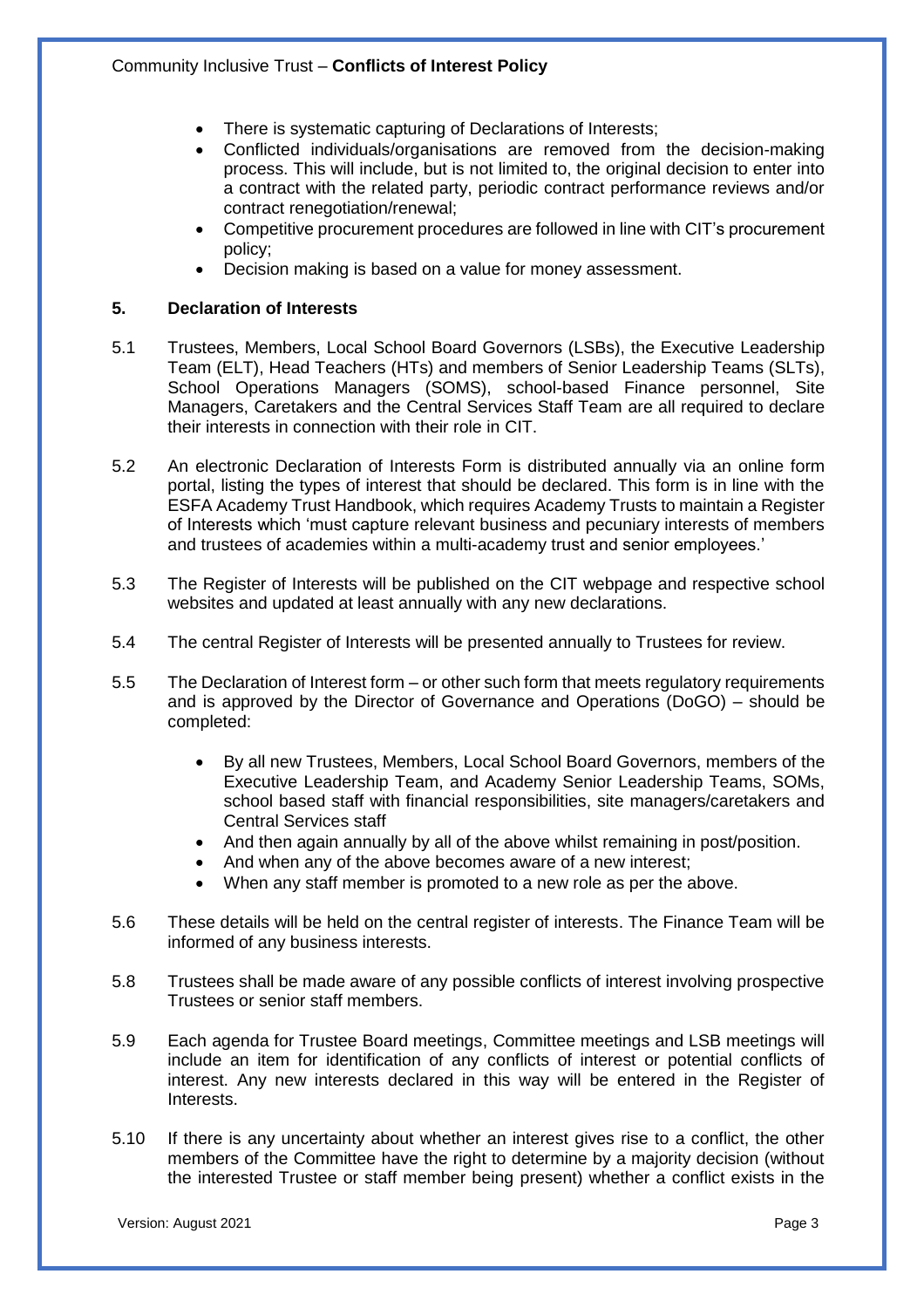circumstances. Any determination regarding the existence of a conflict will be made by a vote of unconflicted members based on an objective evaluation. In the event of a split vote, independent external moderation will be used where conflicts cannot be resolved.

- 5.11 Once it has been established that a conflict exists in relation to a particular agenda item, that situation must be managed by:
	- The member absenting themselves from any discussions in relation to the matter;
	- Not taking part in any vote on the matter and not being counted in the quorum in relation to that decision.
	- Minutes of the meetings of Trustees/LSBs at which conflicts are an issue will record the nature of the conflict and determinations regarding the conflict;
	- The relevant person's non-participation with respect to consideration of the matter;
	- Any limitation on the person's ability to act with respect to such matter;
	- Any alternatives that were discussed;
	- The names of persons present for discussion and the votes taken regarding the conflict.

# **6.0 Related Party Transactions (RPTs)**

- 6.1 ESFA's Academies Accounts Direction sets out that, for Academy Trusts, related parties include:
	- Parties with control over, or controlled by, the entity (for example parent and subsidiary companies);
	- Parties having significant influence over the entity;
	- Key management personnel of the entity, including any Director, whether executive or otherwise;
	- Close family members of any of the above;
	- Others subject to control or significant influence by any individual referred to above.
- 6.2 Such transactions are permitted under Company Law, Charity Law and under the ESFA Academies Trust Handbook, provided that open and transparent procurement procedures have been followed, and any potential conflicts of interest are adequately and appropriately managed.
- 6.3 As of April 2019, the ESFA require related party transactions in advance over a certain limit, and the Finance Team will keep an up-to-date list of business interests to aid this disclosure. To address this within CIT, all related party transactions must be agreed with the CFO before being committed.
- 6.4 Any related party transactions and potential conflicts between the interests of CIT and the interests of an individual must be:
	- Identified;
	- Declared:
	- Managed in accordance with the Articles;
	- Minuted.

#### **7.0 Related Party Interest Disclosure Requirements**

Version: August 2021 Page 4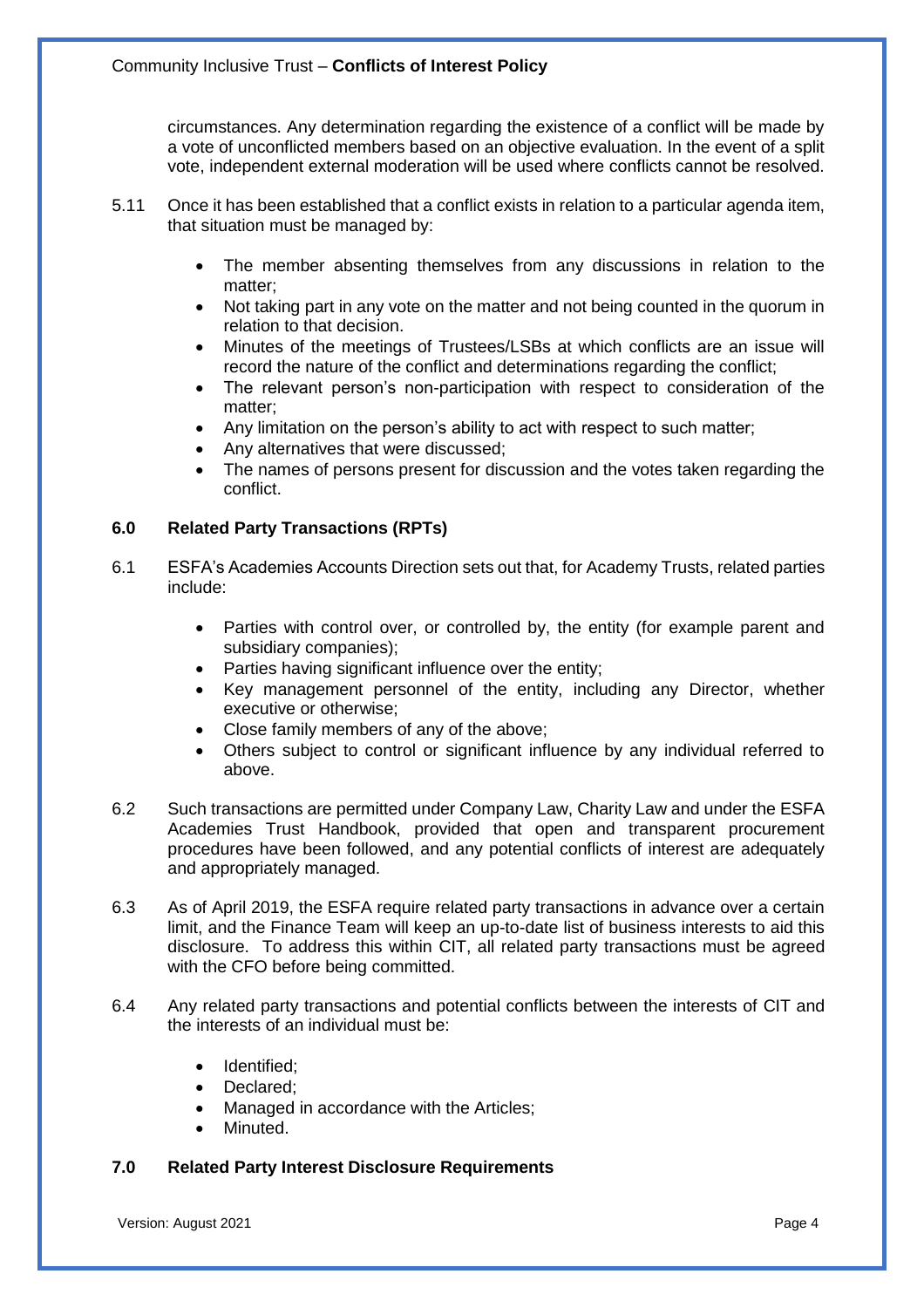- 7.1 Accounting standards require related party transactions to be disclosed in a reporting entity's financial statements so that users can gain a full understanding of the transactions which have taken place, and any factors that might have influenced them.
- 7.2 Where related party transactions have occurred, the Academies Accounts Direction stipulates that disclosure must be made and should include:
	- the names of the related parties;
	- a description of the relationship between the parties;
	- a description of the transactions;
	- the amounts involved:
	- the amounts due to or from related parties at the balance sheet date, and any provisions for doubtful debts or amounts written off.
- 7.3 The Department for Education (DfE) also require related party transactions, as defined in the ESFA Academies Trust Handbook, to be at cost only, with no profit allowed.
- 7.4 Any connected party supplying goods or services to CIT must complete the Statement of Assurance to confirm that the goods and services are being supplied 'at cost' only.

#### **8. Additional considerations where interests arise from potential benefits to a Trustee**

8.1 As a charitable company, only the Members of the company may authorise conflicts, but this is only permissible if there is an express provision in the CIT Articles. When authorising conflicts, Trustees must always consider their own statutory duties by, for example, considering whether authorising the conflict is in the best interests of the Trust.

#### **9. Training**

- 9.1 All CIT senior staff, Members and Trustees must read and understand fully their obligations in uploading the requirements set out in this policy. Familiarisation with this policy should occur as part of induction at CIT.
- 9.2 Where necessary additional support and training can be provided through the Governance Team.

## **10. Responsibilities**

- 10.1 All Members, Trustees, LSB members and relevant employees are responsible for ensuring they complete their Annual Declaration of Interest forms.
- 10.2 The Company Secretary will ensure the Register of Interests is published annually on the main CIT website for Trustees, Members, ELT and Central Services staff.
- 10.3 The respective Clerk to the Local School Board will ensure for each school that a Register of Interests is published annually for all Head Teachers, Senior Leadership Teams, SOMs, Site Managers/Caretakers, personnel with financial responsibility and LSB members.
- 10.4 The Finance Team are responsible for ensuring compliance with the related party transaction requirements.